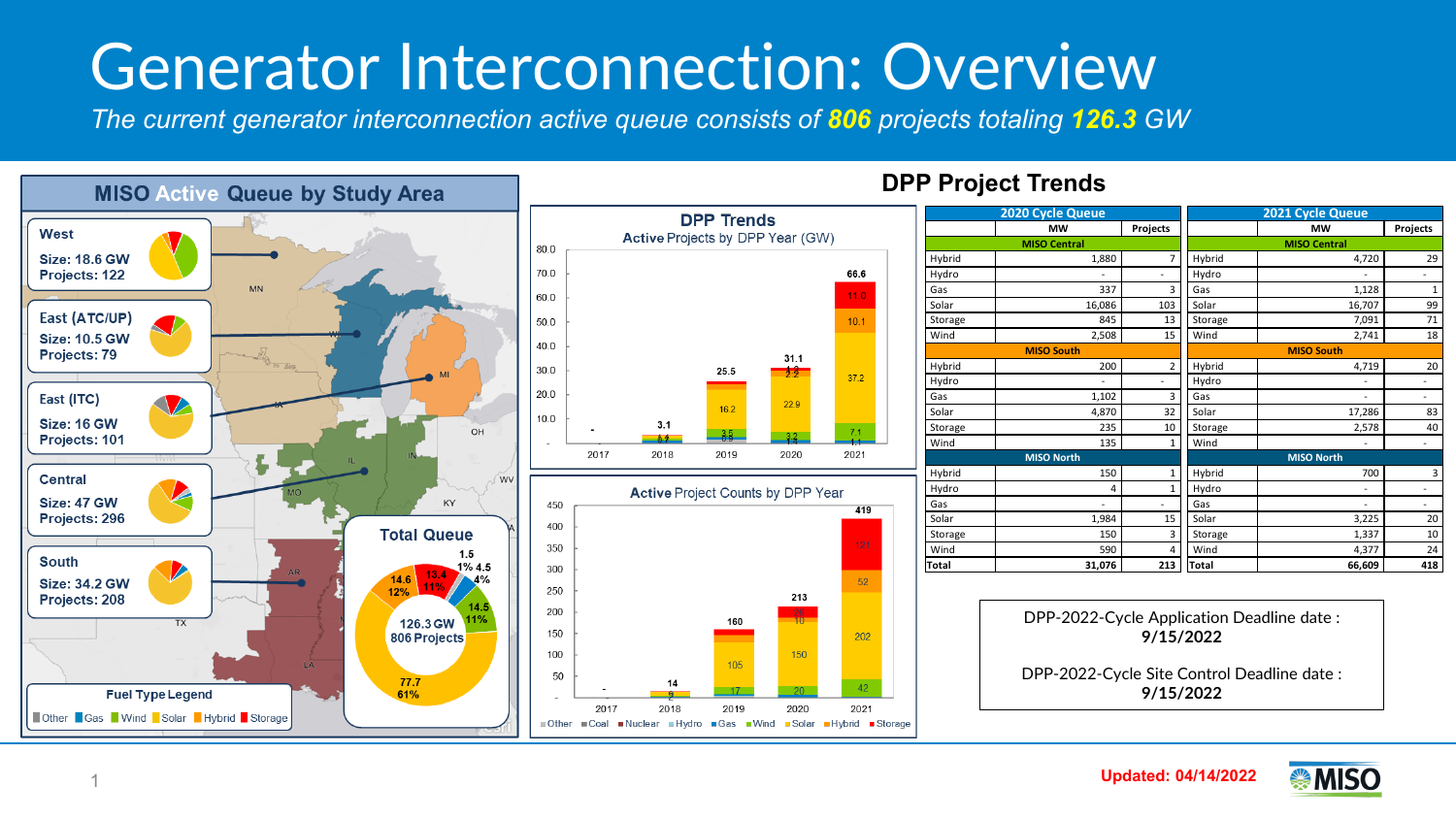## Generator Interconnection: Overview

*MISO is managing 16 ongoing queue cycles with 5 more set to start in the next 12 months*



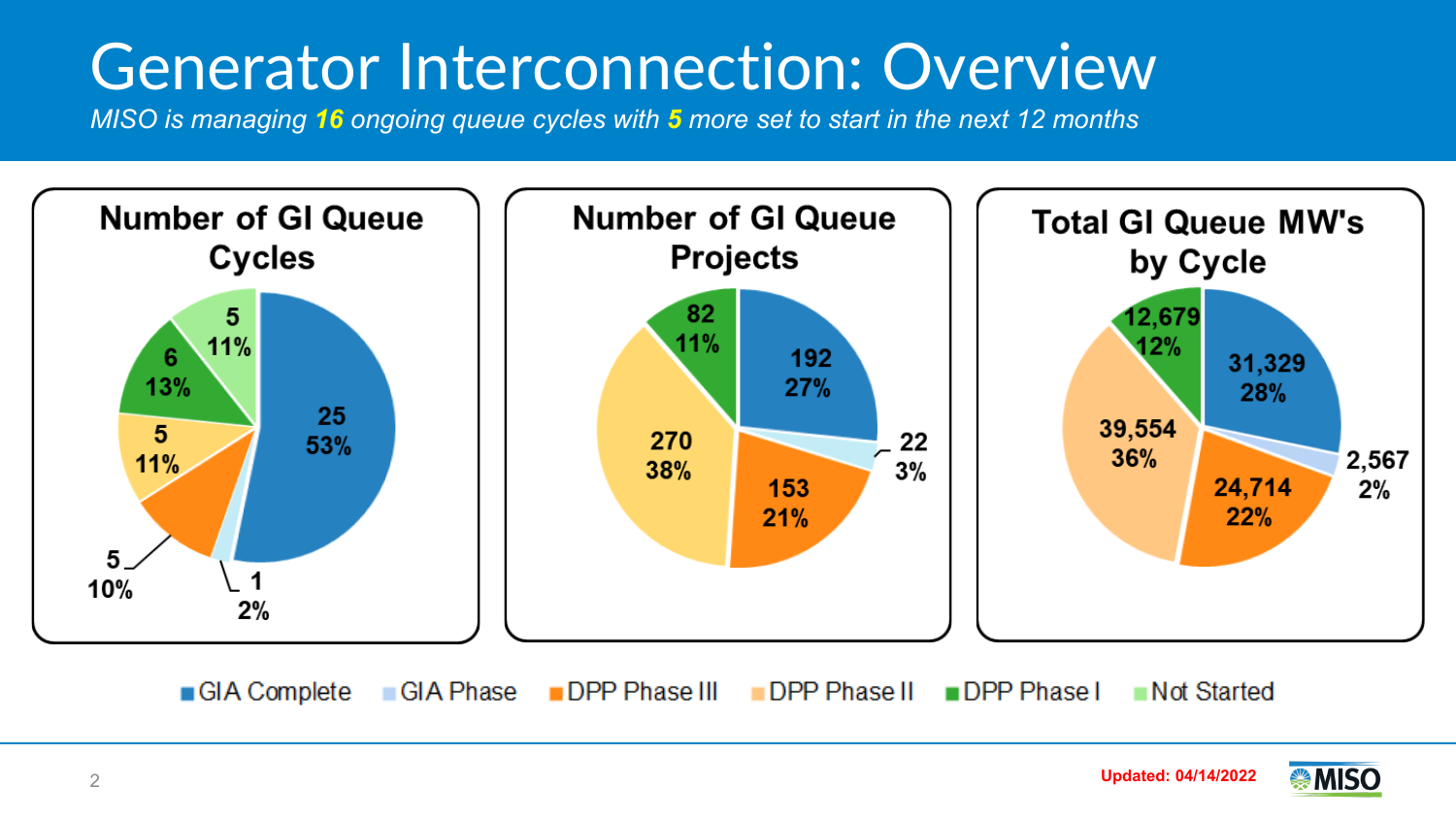## Generator Interconnection: New Generation *PROJECTS EXPECTED TO BE ONLINE*